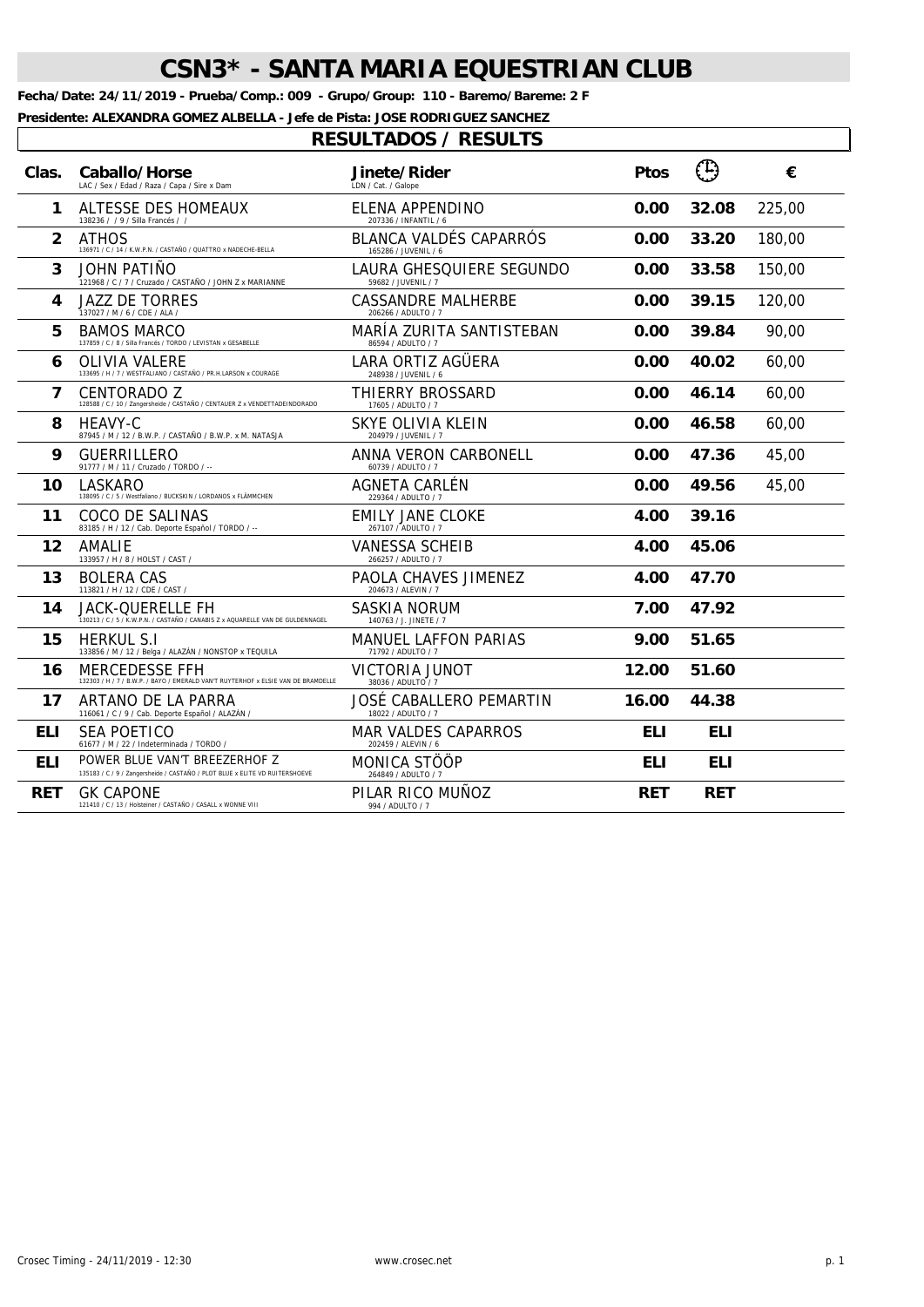**Fecha/Date: 24/11/2019 - Prueba/Comp.: 012 - Grupo/Group: 140GP - Baremo/Bareme: A C.C. Y DESEMPATE**

**Presidente: ALEXANDRA GOMEZ ALBELLA - Jefe de Pista: JOSE RODRIGUEZ SANCHEZ**

| Clas. | Caballo/Horse<br>LAC / Sex / Edad / Raza / Capa / Sire x Dam                                              | Jinete/Rider<br>LDN / Cat. / Galope                  | <b>Ptos</b> | € |
|-------|-----------------------------------------------------------------------------------------------------------|------------------------------------------------------|-------------|---|
|       | <b>FUNKY BUDDHA</b><br>120664 / C / 7 / Hannoveriano / ALAZÁN / FORSYTH x HAUPTSTUTBUCH DAYLIGHT          | MIGUEL TORRES GARCÍA<br>1014 / ADULTO / 7            |             |   |
|       | CENTRO 5<br>88273 / C / 17 / Westfaliano / TORDO / DOBEL'S CENTO x RONCALLI GIRL                          | DIEGO PORRES SOLIS<br>1010 / ADULTO / 7              |             |   |
|       | KLIMAX VAN HET LINDEHOF<br>133477 / M / 9 / B.W.P. / CASTAÑO /                                            | PATRICIO DE VALDENEBRO DEL REY<br>16879 / ADULTO / 7 |             |   |
|       | <b>NORGE</b><br>130635 / M / 9 / Holsteiner / CASTAÑO / NECTON x FANESSA IV                               | AURELIO GUTIÉRREZ GARCÍA<br>1143 / ADULTO / 7        |             |   |
|       | NABAL DE TRIVERA<br>110607 / M / 9 / Cab. Deporte Español / CASTAÑO / NABAB DE REVE x KABILA DE TRIVERA   | JOSÉ GONZÁLEZ PASTOR<br>12422 / ADULTO / 7           |             |   |
|       | <b>HVEDHOLMS CASHEW</b><br>137646 / C / 7 / DANÉS / CASTAÑO /                                             | ALBERTO HARARI CASSAB<br>15487 / ADULTO / 7          |             |   |
|       | ARTHUR DU MOULIN<br>127226 / C / 9 / Silla Francés / NEGRO / NIPPON D'ELLE x OBELLE DAZE DU VIQUET        | THIERRY BROSSARD<br>17605 / ADULTO / 7               |             |   |
|       | <b>BERKELEY S</b><br>127930 / M / 9 / Cab. Deporte Español / CASTAÑO / EUROCOMMERCE BERLIN x QUICKLEY 002 | <b>KURT GHESQUIERE</b><br>33415 / ADULTO / 7         |             |   |
|       | STOLPEGAARDENS CHICOS GIRL<br>122770 / H / 14 / Oldenburg / BAYO /                                        | BORJA FERNÁNDEZ-TUBAU TASCON<br>18574 / ADULTO / 7   |             |   |
|       | <b>FAITHFUL</b><br>132111 / H / 9 / K.W.P.N. / CASTAÑO / CALVARO Z x ARIZONA                              | SAMUEL OLIVA MARTÍNEZ<br>1089 / ADULTO / 7           |             |   |
|       | ANATOL MENJOULET<br>122396 / C / 9 / Silla Francés / TORDO / DIAMANT DE SEMILLY x RAVAINE MENJOULET       | PABLO ASTOLFI LÓPEZ<br>80631 / JUVENIL / 7           |             |   |
|       | ROXANE DE LA BERANGER<br>115191 / H / 14 / Silla Francés / ALAZÁN / DESCONOCIDO x DESCONOCIDA             | SALVADOR ASTOLFI NÚÑEZ<br>201186 / JUVENIL / 7       |             |   |
|       | EASO J<br>116856 / H / 9 / Cab. Deporte Español / ALAZÁN / KALASKA DE SEMILLY x CARIATIDE                 | LUIS ASTOLFI PÉREZ DE GUZMÁN<br>1002 / ADULTO / 7    |             |   |
|       | CHIVAS VAN ORSHOF<br>122334 / M / 17 / B.W.P. / ALAZÁN / PERHAPS VH MOLENVONDEL x VICTORY VAN ORSHOP      | DIEGO PORRES SOLÍS<br>1010 / ADULTO / 7              |             |   |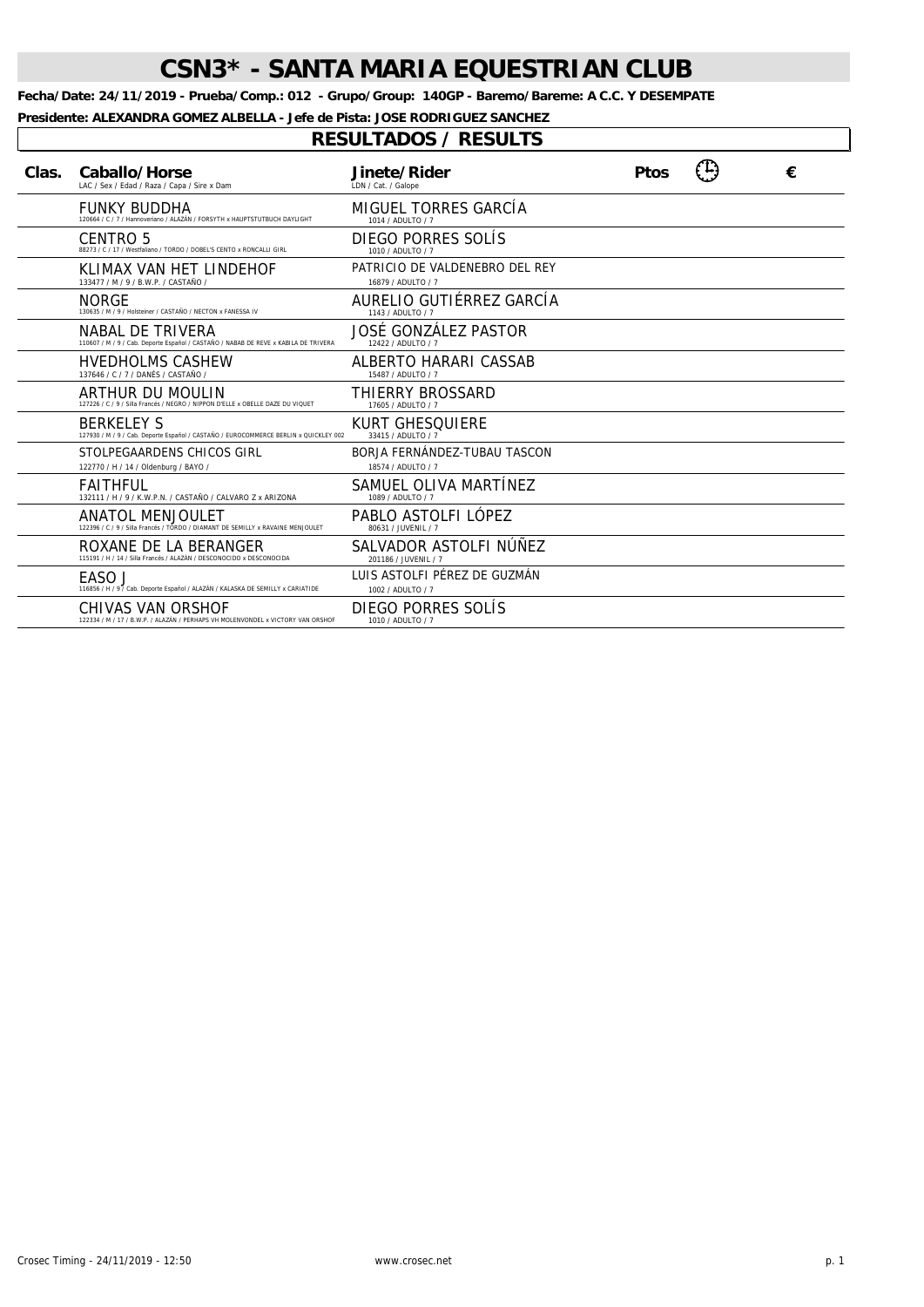**Fecha/Date: 24/11/2019 - Prueba/Comp.: 011 - Grupo/Group: 130 - Baremo/Bareme: A C.C. Y DESEMPATE**

**Presidente: ALEXANDRA GOMEZ ALBELLA - Jefe de Pista: JOSE RODRIGUEZ SANCHEZ**

 $\sqrt{2}$ 

|              | Clas. Caballo/Horse<br>LAC / Sex / Edad / Raza / Capa / Sire x Dam                                      | Jinete/Rider<br>LDN / Cat. / Galope                    | <b>Ptos</b> | (1)         | Ptos       | $(\mathbb{T})$ | €      |
|--------------|---------------------------------------------------------------------------------------------------------|--------------------------------------------------------|-------------|-------------|------------|----------------|--------|
|              | 1 CASALLI<br>106211 / M / 9 / Holsteiner / CASTAÑO / CARETINO x KIRA XVII                               | CANDELA MARTINEZ-CHECA MOLINA<br>167901 / INFANTIL / 7 | 0.00        | 81.29       | 0.00       | 39.09          | 675,00 |
| $\mathbf{2}$ | CORNETO<br>133235 / M / 9 / Cab. Deporte Español / TORDO / CORNET OBOLENSKY x CARECORA                  | JOSÉ ANTONIO GARCÍA DIANA<br>15717 / ADULTO / 7        | 0.00        | 81.99       | 4.00       | 36.51          | 450,00 |
| 3            | CARNAC DESPERRETS<br>126408 / C / 7 / Silla Francés / CASTAÑO / WELCOME SYMPATICO x ILLY GULLY DU LUOT  | PABLO ASTOLFI LOPEZ<br>80631 / JUVENIL / 7             | 0.00        | 80.23       | 4.00       | 38.29          | 275,00 |
| 4            | KANTUNARO<br>129575 / M / 15 / Oldenburg / NEGRO / KANNAN x WENTUNARA                                   | AGNETA CARLEN<br>229364 / ADULTO / 7                   | 0.00        | 86.24       | 5.00       | 48.38          | 210,00 |
| 5.           | OFFENDER<br>129193 / M / 11 / B.W.P. / CASTAÑO / RENKUM OFF-CENTRE x GOLDTRI                            | SALVADOR ASTOLFI PÉREZ DE GUZMÁN<br>2382 / ADULTO / 7  | 0.00        | 84.39       | <b>ELI</b> | ELI            | 150,00 |
| 6            | ROSEGARDEN<br>117789 / H / 14 / Silla Francés / CASTAÑO / HELIOS DE LA COUR II x TURQUOISE              | CANDELA MARTINEZ-CHECA MOLINA<br>167901 / INFANTIL / 7 | 4.00        | 77.77       |            |                | 130,00 |
| 7            | CINDERELLA 597<br>115649 / H / 16 / Holsteiner / TORDO / CASSINI I x FANTASIE I                         | MARÍA SAINZ DE ROZAS DE LA CÁMARA<br>3198 / ADULTO / 7 | 4.00        | 78.50       |            |                | 110,00 |
| 8            | <b>JORDANO</b><br>118256 / C / 8 / Cab. Deporte Español / ALAZÁN / REY Z x EMA                          | ALEJANDRO MALDONADO ISASI<br>15516 / ADULTO / 7        | 4.00        | 80.04       |            |                | 110,00 |
| 9            | AL ROSENDO<br>82350 / M / 12 / Cab. Deporte Español / ALAZÁN / ORDAGO x ANFORA NASHVILLE III            | DIEGO PORRES SOLIS<br>1010 / ADULTO / 7                | 4.00        | 80.13       |            |                | 60,00  |
|              | <b>10</b> VANINA DE PIENCE<br>127359 / H / 10 / Silla Francés / CASTAÑO / L'ARC DE TRIOMPHE x JADECHANU | NICOLAS BIDON DAURELLA<br>3062 / ADULTO / 7            | 4.00        | 80.15       |            |                | 60,00  |
| 11           | <b>CELINE DE MIES</b><br>127931 / H / 6 / Cab. Deporte Español / CASTAÑO / CANABIS Z x CENDARA DE MIES  | KURT GHESQUIERE<br>33415 / ADULTO / 7                  | 4.00        | 80.41       |            |                |        |
| 12           | GJETERUDS OLYMPIC<br>133703 / C / 8 / Noriker / CASTAÑO / TOBAJO PICEZ x OLIDA                          | AURELIO GUTIÉRREZ GARCÍA<br>1143 / ADULTO / 7          | 4.00        | 82.97       |            |                |        |
| 13.          | CUANTAS DE TORRES<br>121727 / H / 7 / Cab. Deporte Español / CASTAÑO / HOW MANY NOUVOLIEU x CALINTA Z   | NICOLAS BIDON DAURELLA<br>3062 / ADULTO / 7            | 4.00        | 83.05       |            |                |        |
| 14           | UP TO DATE<br>120750 / C / 18 / K.W.P.N. / CASTAÑO / ORAMÉ x GODINE                                     | SALVADOR ASTOLFI PÉREZ DE GUZMÁN<br>2382 / ADULTO / 7  | 4.00        | 84.20       |            |                |        |
| 15           | <b>ILLINOIS VLS</b><br>134282 / M / 6 / K.W.P.N. / CASTAÑO / DAGOBERT VLS x EINZIGE I                   | LUIS ORTIZ AGUERA<br>248937 / JUVENIL / 7              | 4.00        | 84.84       |            |                |        |
| 16           | <b>GRUPO PROM HANS JS</b><br>86032 / M / 12 / B.W.P. / CASTAÑO / ADIAMO x DORINA JS                     | JORGE JUAN RUIZ RAMÍREZ<br>91200 / ADULTO / 7          | 4.00        | 86.18       |            |                |        |
| 17           | <b>IPERLAINE</b><br>137647 / H / 6 / K.W.P.N. / CASTAÑO /                                               | ALBERTO HARARI CASSAB<br>15487 / ADULTO / 7            | 4.00        | 88.28       |            |                |        |
| 18.          | <b>CHERY BLUE</b><br>128106 / C / 6 / Oldenburg / CASTAÑO / MENPHIS x CHANCE FOR EVER                   | FRANCISCO JAVIER PÉREZ LÓPEZ<br>15574 / ADULTO / 7     | 4.00        | 88.55       |            |                |        |
| 19.          | CHANUKKA SAN<br>120493 / C / 14 / Oldenburg / CASTAÑO / CARETANO Z x CHALIMA SAN                        | PILAR RICO MUNOZ<br>994 / ADULTO / 7                   | 4.00        | 88.82       |            |                |        |
| 20           | CRIXUS<br>133686 / M / 6 / Indeterminada / CASTAÑO / CALUMET x GEORGINA                                 | SAMUEL OLIVA MARTÍNEZ<br>1089 / ADULTO / 7             | 5.00        | 92.21       |            |                |        |
| 21           | CALMO DE TRIVERA<br>127811 / M / 8 / Cab. Deporte Español / TORDO / CALYPSO x GINA                      | ALEJANDRO MALDONADO ISASI<br>15516 / ADULTO / 7        | 8.00        | 80.38       |            |                |        |
|              | 22 DIABOLIK<br>138160 / C / 10 / Silla Italiano / CASTAÑO /                                             | LUIS ORTIZ AGÜERA<br>248937 / JUVENIL / 7              | 8.00        | 82.04       |            |                |        |
|              | 23 IL DIVO<br>125399 / M / 6 / K.W.P.N. / NEGRO / QUINTANO x TROJKA                                     | KURT GHESQUIERE<br>33415 / ADULTO / 7                  | 9.00        | 93.70       |            |                |        |
| 24           | VIVANCE<br>138328 / M / 9 / FWB / GREY / VAN GOGH x CITY LIGHTS                                         | NILS ROINE CARLSSON BERGGREN<br>258896 / ADULTO / 7    |             | 9.00 107.15 |            |                |        |
| 25.          | COLOUR OF LOVE<br>128092 / M / 9 / Holsteiner / ALAZÁN / CONTENDRO II x TRIXI I                         | CASTORA ORTIZ AGÜERA<br>249250 / ADULTO / 7            | 12.00       | 80.86       |            |                |        |
| ELI.         | NARLA<br>106871 / H / 11 / K.W.P.N. / BAYO / LUPICOR x ORYSSA                                           | JOSÉ ANTONIO GARCÍA DIANA<br>15717 / ADULTO / 7        | ELI         | ELI.        |            |                |        |
| NP.          | LUCKY LILI<br>138070 / H / 12 / OLDBG / CAST /                                                          | ADA MARTTA AMANDA OJANPÄÄ<br>271341 / JUVENIL / 7      | ΝP          | ΝP          |            |                |        |